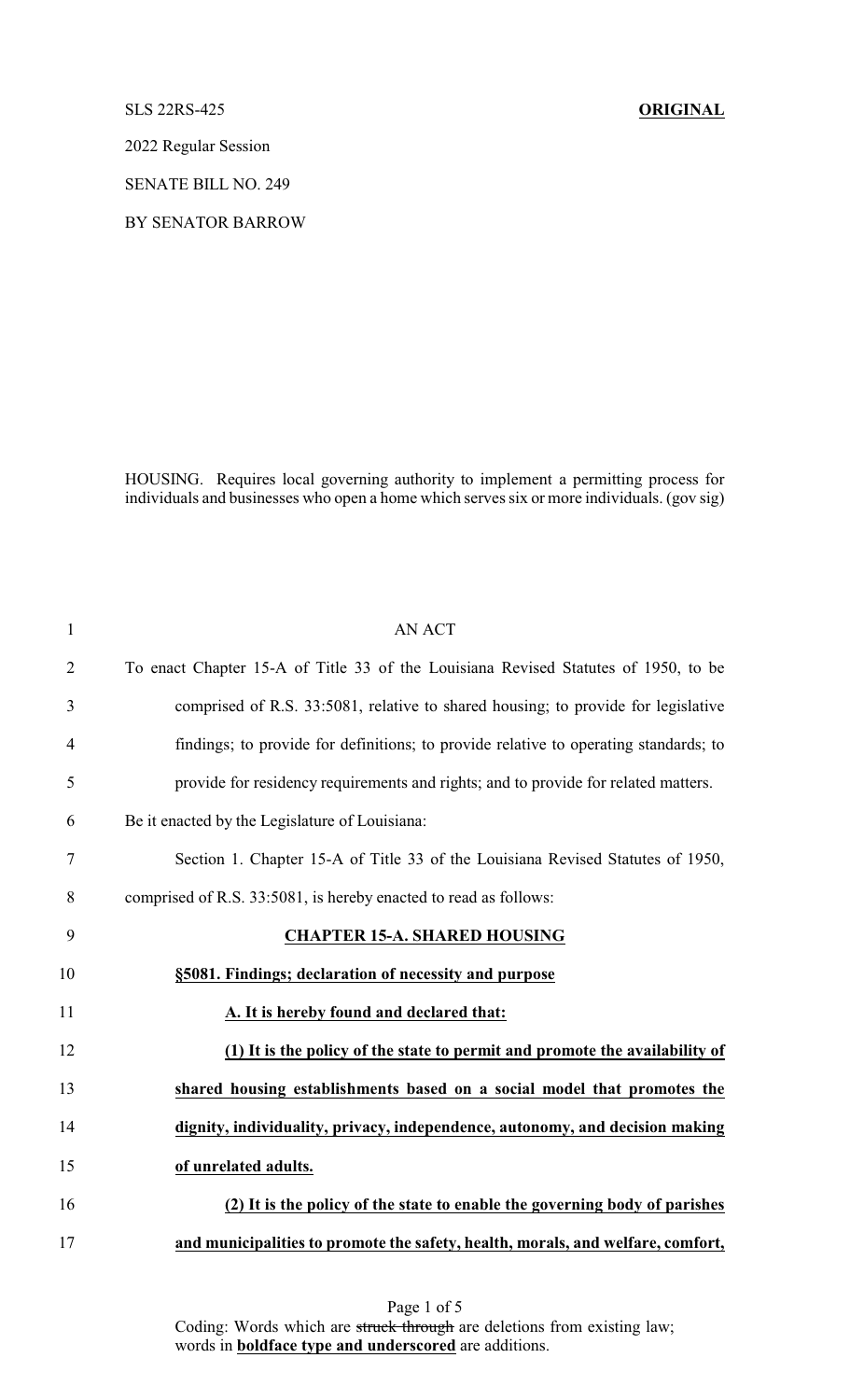| $\mathbf{1}$   | and security of the people of the state through the provision of adequate, safe,  |
|----------------|-----------------------------------------------------------------------------------|
| $\overline{2}$ | and sanitary accommodations and facilities incidental or appurtenant thereto,     |
| $\mathfrak{Z}$ | for persons residing in shared housing establishment in this state.               |
| 4              | (3) It is the policy of the state to promote a vigorous and growing               |
| 5              | economy, to prevent economic stagnation, and to encourage the creation of new     |
| 6              | job opportunities, to increase revenues to the state and to its parishes and      |
| 7              | municipalities, and to achieve stable and diversified local economies. In         |
| 8              | furtherance of these goals, it is the policy of the state to enable the governing |
| 9              | authority of parishes and municipalities to<br>assure shared<br>housing           |
| 10             | establishments shall be operated in a manner that provides the least restrictive  |
| 11             | and most homelike environment and that promotes independence, autonomy,           |
| 12             | individuality, and dignity.                                                       |
| 13             | (4) It is not the intent of the state that shared housing establishments be       |
| 14             | used as halfway houses for alcohol and substance abusers.                         |
| 15             | B. For purposes of this Chapter the following terms shall have the                |
| 16             | following meanings unless the context clearly indicates otherwise:                |
| 17             | (1) "Activities of daily living" means eating, dressing, bathing, toileting,      |
| 18             | and personal hygiene.                                                             |
| 19             | (2) "Severe mental illness" means a condition that is characterized by            |
| 20             | the presence of a major mental disorder as classified in the Diagnostic and       |
| 21             | <b>Statistical Manual of Mental Disorders.</b>                                    |
| 22             | (3) "Shared housing establishment" means a privately operated                     |
| 23             | free-standing home, residence, or any other place where sleeping                  |
| 24             | accommodations are provided for at least six unrelated adults.                    |
| 25             | C. The minimum operating standards for shared housing establishments              |
| 26             | shall include but not be limited to:                                              |
| 27             | (1) Compliance with the residential board and care occupancies chapter            |
| 28             | of the National Fire Protection Association's Life Safety Code, local and state   |
| 29             | building codes for the building type, and accessibility standards of the          |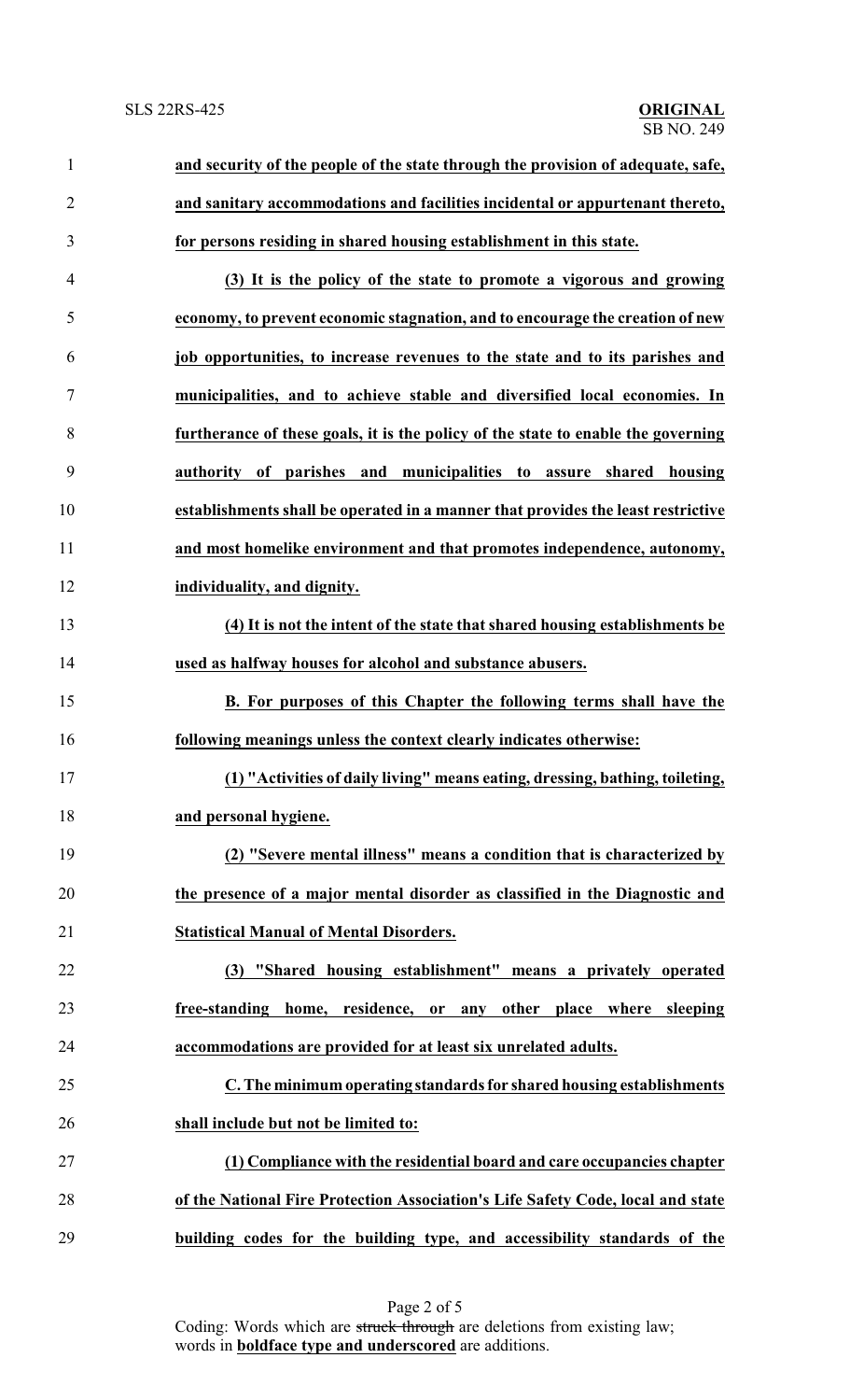| $\mathbf{1}$   | <b>Americans with Disabilities Act.</b>                                           |
|----------------|-----------------------------------------------------------------------------------|
| $\overline{2}$ | (2) All sanitary conditions within the establishment and its surroundings,        |
| 3              | including water supply, sewage disposal, food handling, infection control, and    |
| $\overline{4}$ | general hygiene, which shall ensure the health and comfort of residents.          |
| 5              | D.(1) Each owner of the shared housing establishment shall furnish the            |
| 6              | following information with the local governing authority's department that is     |
| 7              | responsible for enforcing building codes:                                         |
| 8              | (a) The owner's name, address, and telephone number, or the name,                 |
| 9              | address, and telephone number of the owner's agent; and                           |
| 10             | (b) The street address and unit number, as appropriate, for each shared           |
| 11             | housing that the owner owns, leases, or subleases.                                |
| 12             | $(2)(a)$ The information required under Paragraph $(D)(1)$ of this Section        |
| 13             | shall be furnished on a form provided by the department of the local governing    |
| 14             | authority responsible for enforcing building codes. The local governing           |
| 15             | authority is authorized to collect from an owner who files the form. The fee      |
| 16             | shall be set by ordinance and shall not exceed one hundred dollars per year.      |
| 17             | (b) Any owner who fails to register as required by this Section shall be          |
| 18             | assessed a fine in the amount of one hundred fifty dollars per week by the        |
| 19             | department of the local governing authority that is responsible for enforcing     |
| 20             | building codes. Prior to the assessment of the fine, the owner shall be given an  |
| 21             | opportunity to appear and be heard at a hearing to be held concerning the         |
| 22             | owner's failure to register. A written notice of the date, time, and place of the |
| 23             | hearing shall be mailed to the owner by certified mail, return receipt requested  |
| 24             | at least fifteen days prior to the scheduled hearing.                             |
| 25             | E. The following residency requirements shall be strictly enforced:               |
| 26             | (1) No individual shall be a resident or remain in residence if the shared        |
| 27             | housing establishment cannot provide or secure appropriate services, if the       |
| 28             | individual requires a level of service or type of service for which the shared    |
| 29             | housing establishment is not licensed or which the shared housing establishment   |

Page 3 of 5 Coding: Words which are struck through are deletions from existing law; words in **boldface type and underscored** are additions.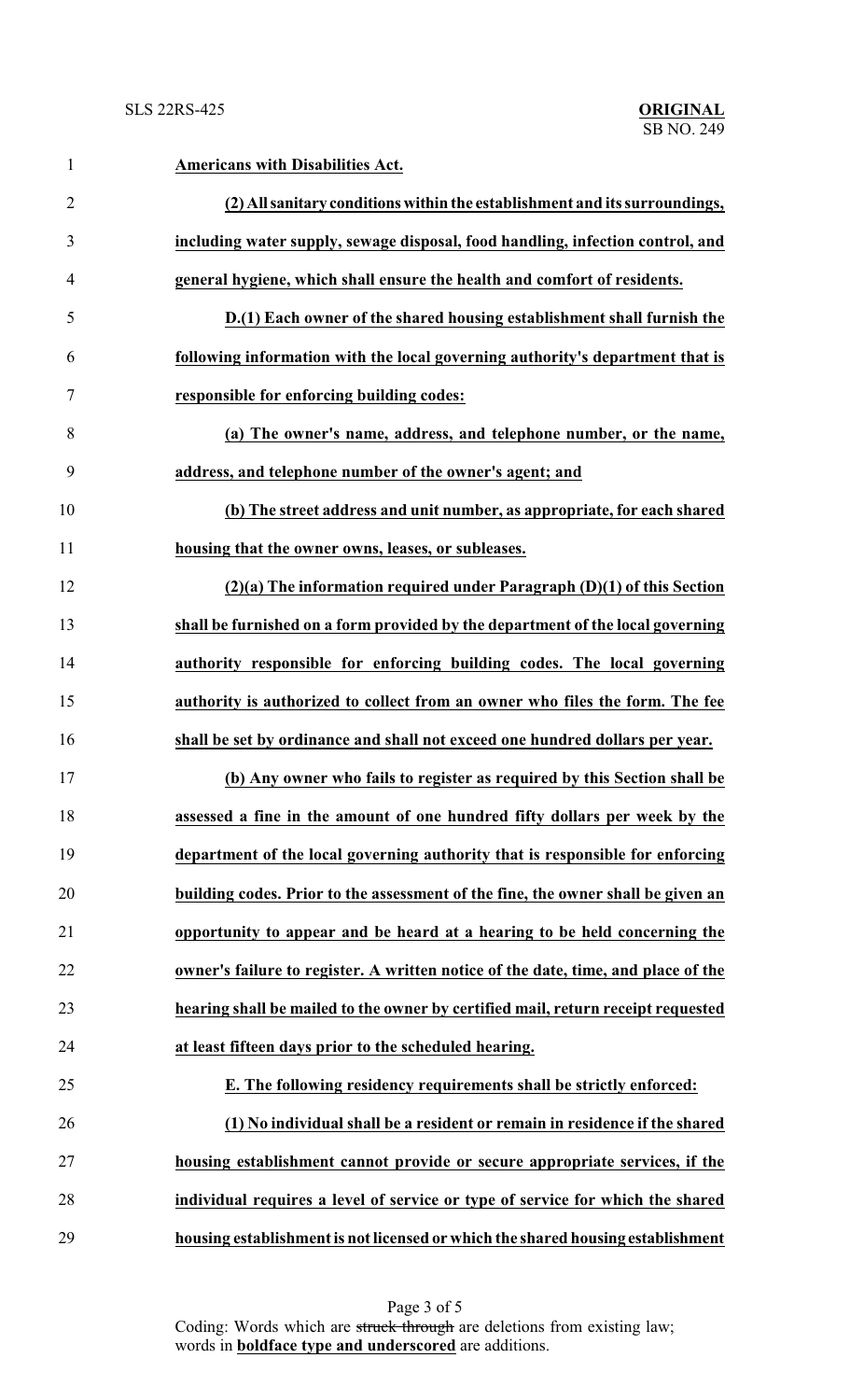| $\mathbf{1}$   | does not provide.                                                                             |
|----------------|-----------------------------------------------------------------------------------------------|
| $\overline{2}$ | (2) Only adults may be accepted for residency.                                                |
| 3              | (3) A person shall not be a resident in a shared housing establishment if:                    |
| 4              | (a) The person poses a serious threat to himself or to others.                                |
| 5              | (b) The person is not able to communicate his needs.                                          |
| 6              | (c) The person requires more than minimal assistance in moving to a safe                      |
| 7              | area in an emergency.                                                                         |
| 8              | (d) The person has severe mental illness.                                                     |
| 9              | F. No resident shall be deprived of any rights, benefits, or privileges                       |
| 10             | guaranteed by law, the Constitution of the United States, or the Louisiana                    |
| 11             | Constitution of 1974, solely on account of his status as a resident of a shared               |
| 12             | housing establishment, nor shall a resident forfeit any of the following rights:              |
| 13             | (1) The right to retain and use personal property and a place to store                        |
| 14             | personal items that is locked and secure.                                                     |
| 15             | (2) The right to respect bodily privacy and dignity at all times.                             |
| 16             | (3) The right to the free exercise of religion.                                               |
| 17             | (4) The right to privacy with regard to mail, phone calls, and visitors.                      |
| 18             | (5) The right to be free of retaliation for criticizing the shared housing                    |
| 19             | establishment or making complaints to appropriate authorities.                                |
| 20             | Section 2. This Act shall become effective upon signature by the governor or, if not          |
| 21             | signed by the governor, upon expiration of the time for bills to become law without signature |
| 22             | by the governor, as provided by Article III, Section 18 of the Constitution of Louisiana. If  |
| 23             | vetoed by the governor and subsequently approved by the legislature, this Act shall become    |
| 24             | effective on the day following such approval.                                                 |

The original instrument and the following digest, which constitutes no part of the legislative instrument, were prepared by James Benton.

DIGEST

SB 249 Original 2022 Regular Session Barrow

Proposed law declares that the policy of the state is to permit and promote the availability of shared housing establishments based on a social model that promotes the dignity, individuality, privacy, independence, autonomy, and decision making of unrelated adults.

Page 4 of 5

Coding: Words which are struck through are deletions from existing law; words in **boldface type and underscored** are additions.